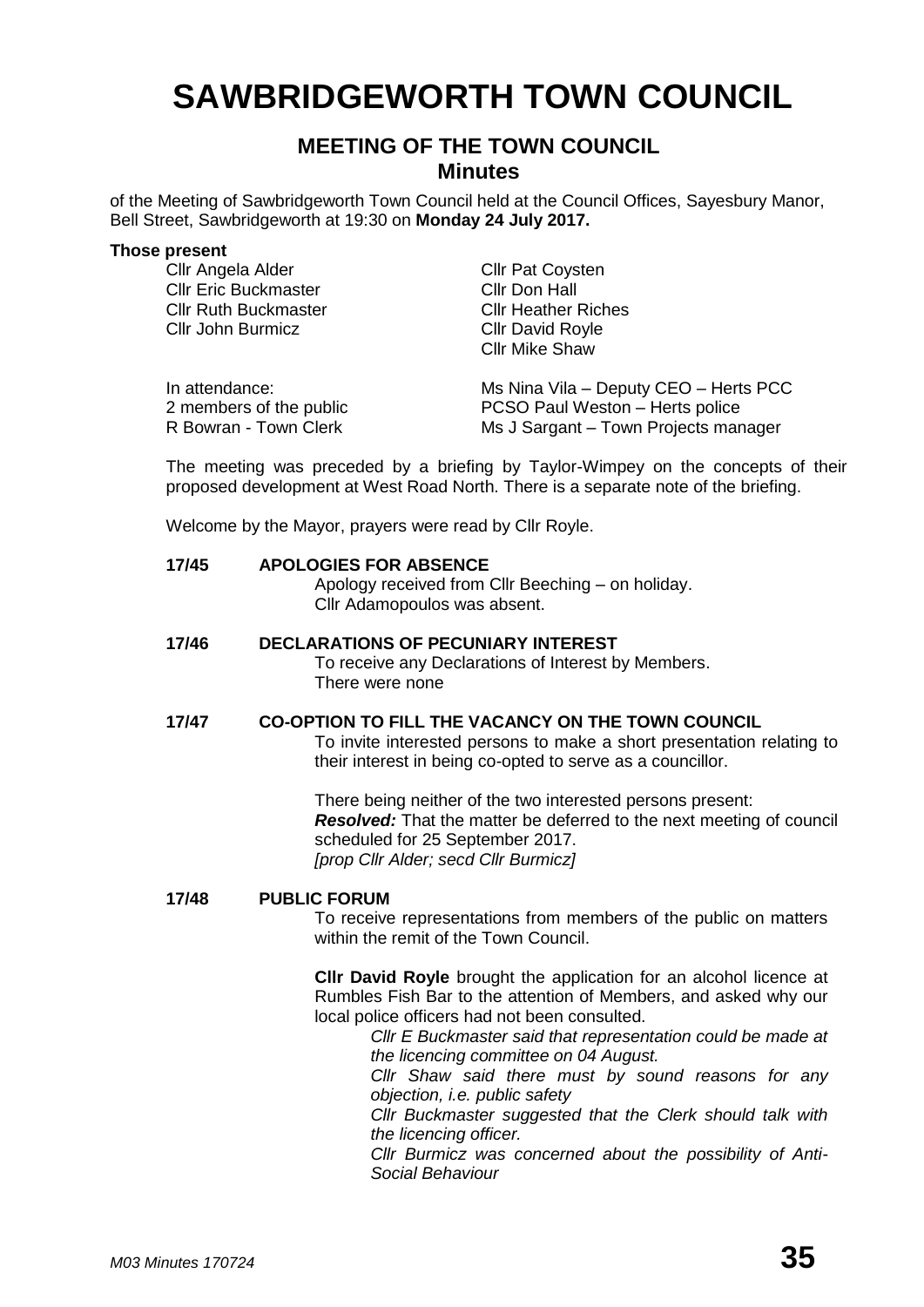#### **17/49 MINUTES**

*Resolved:* To approve as a correct record the minutes of the Meeting of the Town Council held on 26 June 2017 (M02) *[prop Cllr Royle; secd Cllr Hall]* 

To attend to any matters arising from these Minutes and not dealt with elsewhere on this Agenda. There were none.

#### **17/50 PLANNING COMMITTEE**

*Received and Noted:* The minutes of the Planning Committee Meetings held on:

- 26 June 2017 (P02)
- 17 July (P03)

#### **17/51 AMENITIES COMMITTEE**

*Received and Noted:* The minutes of the Amenities Committee Meeting held on:

17 July 2017 (A01)

*Resolved:* To approve the Terms of Reference for the Amenities Committee as recommended by the committee. *[prop Cllr Alder; secd Cllr Coysten]* 

#### **17/52 MAYOR'S CORRESPONDENCE/COMMUNICATIONS**

To receive Mayor's appointments and communications

I have attended a wide variety of events in July. Unfortunately the annual teddy toddle at High Wych preschool nursery was rearranged owing to bad weather and I couldn't make the new date owing to work commitments.

Fun on the Field was a great success with many people enjoying the fair, food, and dog show. I think having different food stalls added to it this year. I'd like to thank Jo and all the staff for their hard work in organising and running this event.

The Civic Service was attended by many from a variety of local groups, along with the mayor's and chairmen across the district and elsewhere. Many people commented on the service which was thoughtfully presided over by rev Frances Arnold and included a Sermon by Gary Hanson from the Congregational Church.

I was also one of the judges for the schools art competition held at Tudor Gallery. F &B were the KS 1 winners, Mandeville KS 2, and Reedings were highly commended.

I went to the Guides AGM and judged the craft awards. There were awards for each section of rainbows, brownies, and guides. It was interesting to hear about all the different activities the girls have been doing over the past year.

At East Herts Sports Awards at Hertford Theatre I presented the prize for Young Volunteer of the Year, one of whom I believe comes from Sawbridgeworth.

Reedings school celebrated its 50th birthday with a 60s themed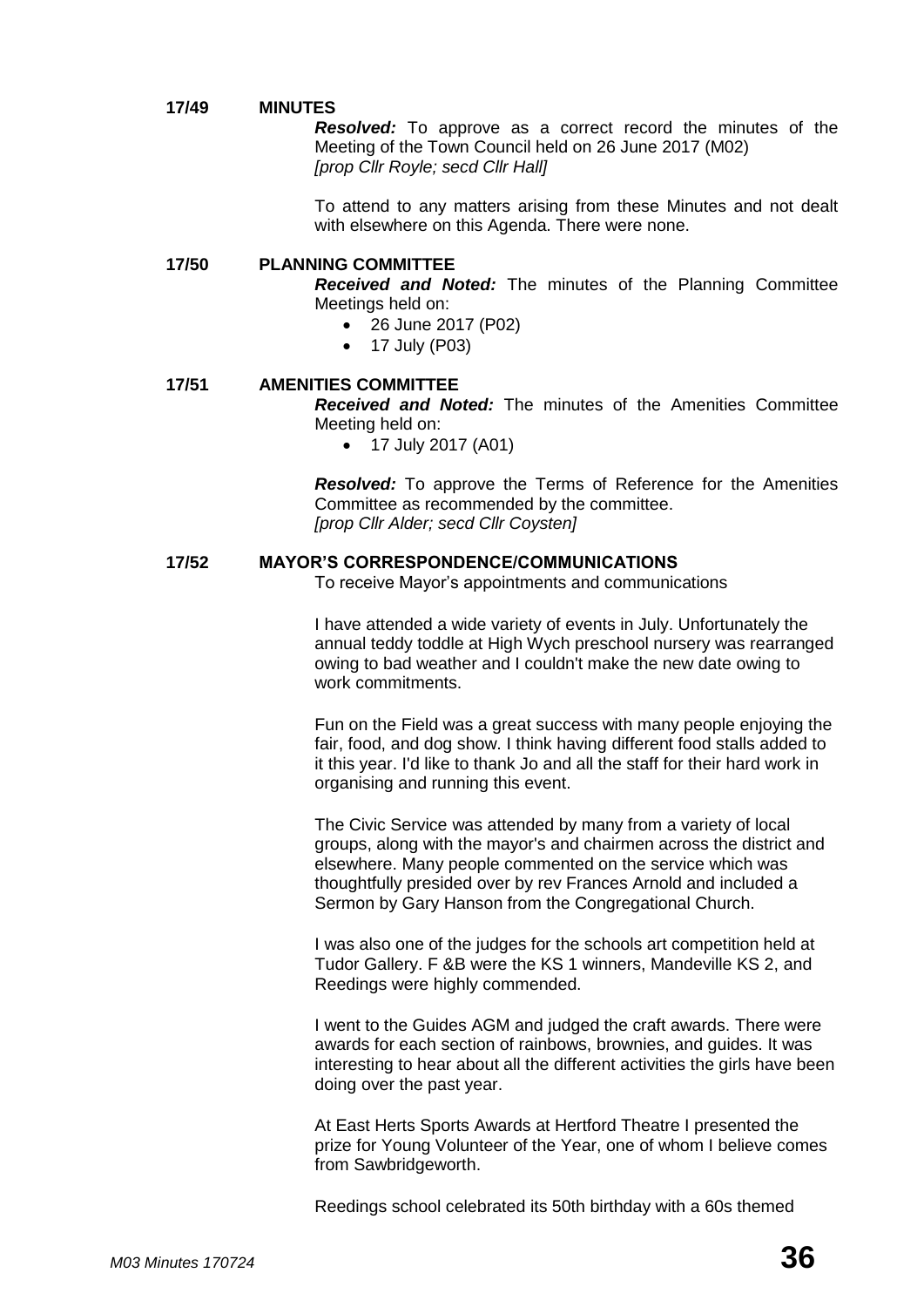garden party. Adults and children were in 60s fancy dress and were serenaded during the afternoon by Diverse Adults choir led by their teacher Amy, with Eric joining in with Hey Jude.

Continuing with the birthday theme, yesterday we attended Harlow Carnival to celebrate the 70th anniversary of the town. Various Chairs joined the procession of floats and groups parading through the town.

Next weekend I am looking forward to attending the trip to Belgium along with officers and members of the WW1 commemoration group to witness the unveiling of the memorial to the Hertfordshire Regiment.

#### **17/53 REPRESENTATIVES REPORTS**

To receive representatives reports from:

o County Councillor E Buckmaster reported:

As suggested at the last meeting I met with two county officers and looked at lower sheering road, (Closure) and Vantorts road. We stopped to talk to residents. Further reports will need to be done but there may be some relatively inexpensive interventions. E.g. There may be some merit in making the top of Lower Shearing road one way after the building work is completed, subject to consultation. We also looked at both ends of Fair Green where buildings form a natural chicane. Potentially appropriately placed give way signs in the road could improve visibility for drivers and therefore improve safety for pedestrians. We also walked down to the Forebury then down Bullfields and looked at the impact parked cars are having on verges near Reedings. I have been allocated a new Highways assistant, Martin Wright, so I'll be working with him to look at potential solutions. I also met with a resident today who has had long term concerns about rainwater not draining away at West Road and in Newports. Gullies tend to be cleared on a rotation/area basis every 18 months, but clearly some need doing sooner by exception.

The consultation from the PCC is underway, on our agenda, to consider combining the functions of the Fire Service with the Police. At Council all parties were unanimous in opposing this. Many members expressed the view that having 78 locally elected members served democracy better than having a service accountable to a single commissioner. HCC have responded to say they support option 2 in the report that the commissioner should sit on the HCC committee that is in charge of the fire service.

Another important consultation is underway to consider bring Children's Centres and Community and School nurses together. The proposal is to create a new Family Service going from prenatal up to adulthood. There will be opportunities to share resources and premises and closer working to support families. The tender process would allow for a single provider, as now, for Community and School services and for the Children's services to be split into four segments across the district. Finally a special Health Scrutiny will operate in August to consider the Herts Valleys CCG recent decision, without sufficient notice or consultation, to cease funding at Nascot Lawn a family respite centre for families with severely disabled children.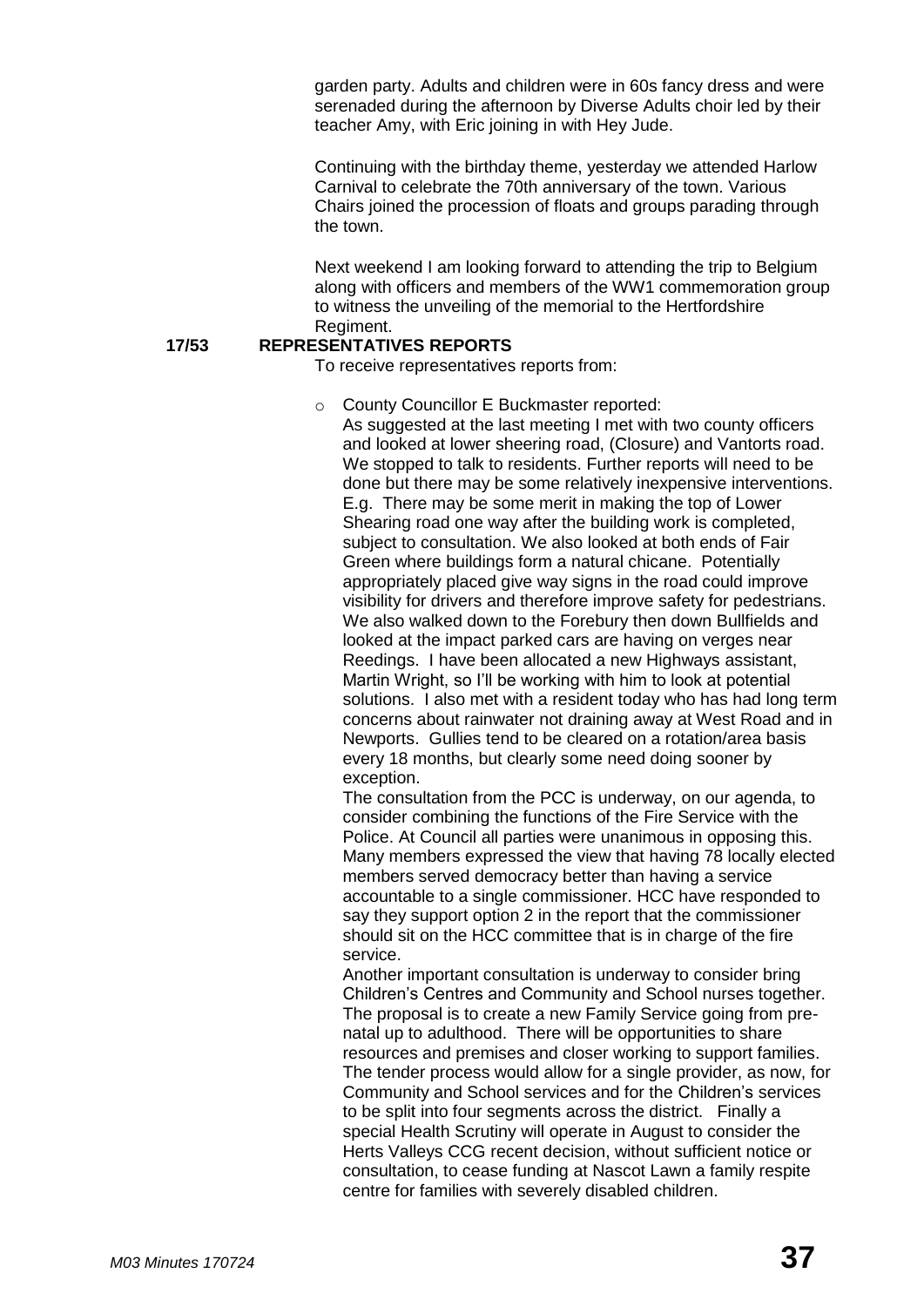- o *Cllr Alder asked about the creation of the families' service. Will they need more space, possibly at the library site? Cllr E Buckmaster said there would be a combining of resources.*
- o District Cllr E Buckmaster reported:

Quite a lot has happened in the last week in my portfolio. I made a couple of decisions under delegated authority. The first was to extend funding for the Dementia Friendly Homes project until October. The hope is that after that it can be rolled into the county wide Home Improvements Agency that deals with adaptations for those with disabilities. We have also now placed an advertisement to recruit a coordinator for our Social Prescribing Pilot. The role will be to liaise with GPs, Pharmacists, CCG navigators and other referrers to provide opportunities for people to improve their physical and mental health and to combat isolation. The potential solutions will be through community clubs and associations, such as U3A or local youth organisations for the young. Special support groups could be set up to help people with particular conditions. The member champions of the Council's Community Wellbeing forum could support this and we have recently increased the maximum community grant from £1,000 to £3,000 to aid the setting up of these support groups. There will now be one application form for grants and they will be considered in two tranches and will be scored against one another and against meeting the council's health and wellbeing policies.

Also in my portfolio the Council agreed to move forward with the investment strategy to secure long term provision of Leisure Facilities with sites we own in Hertford and Bishop's Stortford, and in the County owned site in Buntingford.

I received petitions from Ware and Sawbridgeworth. Lizzie Hall spoke very well and there were over 2,000 signatures on each. I outlined the challenges to investing in pools owned by Chauncy and Leventhorpe in that 40pc of the running costs are paid for by Government funding. This funding is not guaranteed and could put the schools into difficulty if/when it ends. The Swimming clubs requested a consultation so I tabled amendments to agree this and for the recommendations to report back in October. I stressed that even after the consultation we shall continue to engage with the schools and other stakeholders to help them seek a solution which could involve a community trust, a leisure provider, or local sponsorship.

For our own sites the intention in the procurement project plan is to appoint a contractor by summer 2019. It could take a further 3 years to complete the work so hence the time available to seek options for the joint use facilities.

There are two Leisure providers in Sawbridgeworth, SLM for the pool and Nuffield for the Leisure Centre. A single provider could be a way forward if the school believes in that way a sustainable solution could be provided.

We also need to consider how we manage supply and demand. Leventhorpe pool provides a proportion of the swimming lessons in the town. I contacted the owner of a company called Splash that provides swimming lessons for around 300 children at Manor of Groves Leisure Centre. Some of the students come from as far afield as Takeley, Bishops Stortford, and Hunsdon. The new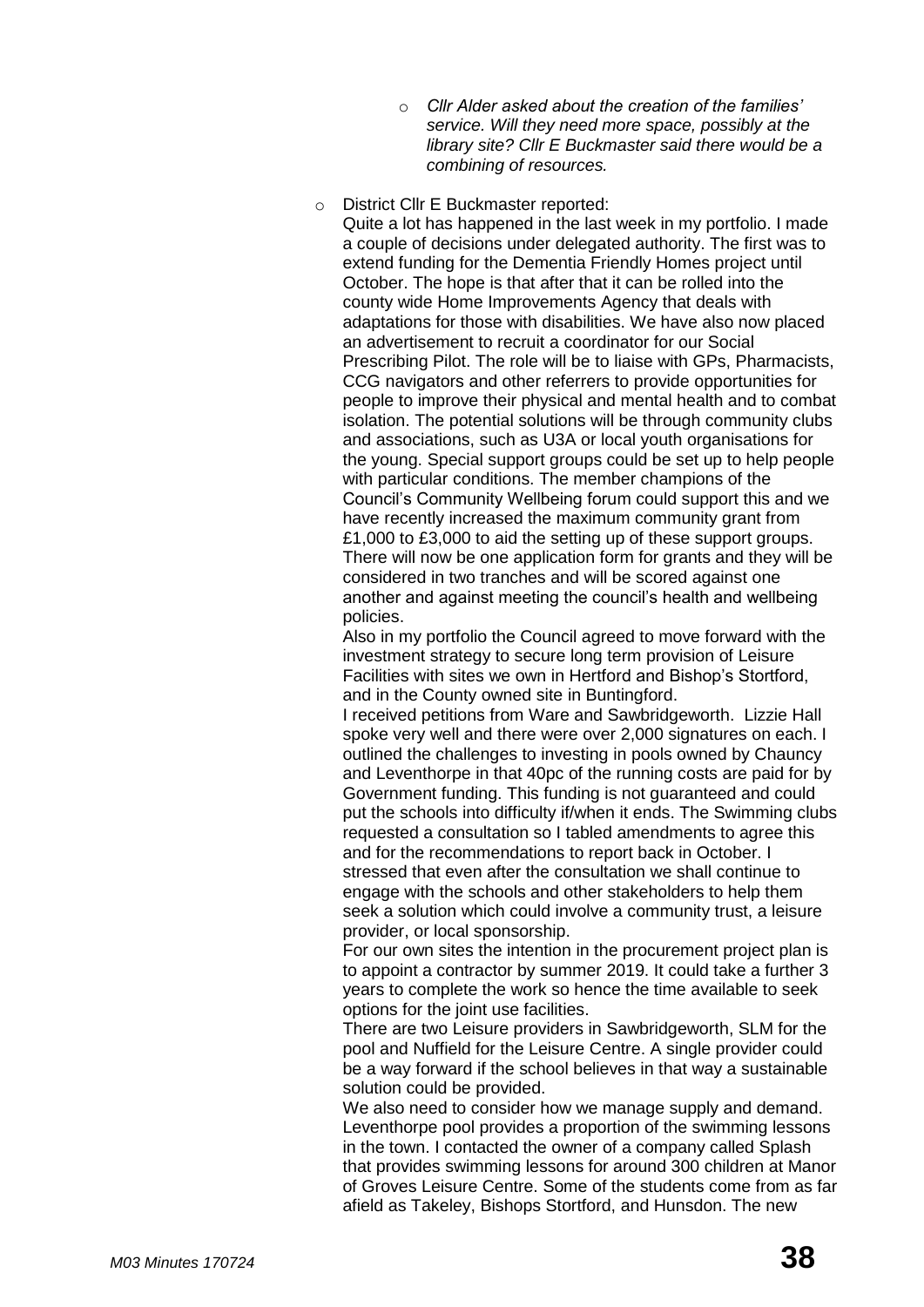facility at Grange Paddocks should more than double capacity and take up more local demand and release capacity in Sawbridgeworth. I said I'd stay in touch with them. East Herts officers are arranging meetings with the schools to discuss the situation and options. The consultation will run into September. Finally, not in my portfolio but is also consultation on the proposed shared waste services with North Herts. There is a question around charging for green waste. The East Herts consultations can be found on the website.

o District Cllr Angela Alder reported:

Attending Performance, Audit and Governance meeting on 04 July. Main item the proposal for a pilot business incubation facility at Charrington House Bishops Stortford. Future topics anti-fraud, performance of housing associations review of pay on exit parking software and medium term financial plan.

Attending AGM of HAPTC on 13 July. Elected as vice chair of the finance committee.

HCC Health Scrutiny Committee./ CCG's Let's Talk Together" consultation and financial pressures

Public meeting on the issues at the Apton centre Bishops Stortford.

o Hertfordshire Police, PCSO Paul Weston reported: Young people on bikes in Bell Street, CCTV used to identify and house visits made.

A burglary in Pishiobury Drive

School visits before the summer break to advise on water safety, road sense etc.

Visiting Pishiobury Park this Thursday for the Get Active day *Cllr E Buckmaster asked what was being done about parking on pavements and verges. PCSO Weston responded that enforcement was down on the agenda because of priorities.*

#### **17/54 TOWN CLERK'S REPORT**

*Received and Noted:* Town Clerk's report for the month of July 2017. There were no questions.

#### **17/55 TOWN PROJECT MANAGER'S REPORT**

*Received and Noted:* Town Project Manager's (TPM) report for the month of July 2017.

The mayor gave particular thanks for the TPM for the organisation and effort of staff that resulted in a successful event.

TPM said she had met her budget target for the event.

TPM said that if at budget time Members determined that they would support the event next year the date would be Sunday 01 July 2018.

> *Cllr Royle noted the closure of the Goosefat and Garlic and asked what the council would do to enhance the retail offering. He said the council must promote a "use it or lose it" philosophy. He noted that Peyman of Tudor House had produced a Town App. TPM advised that it had been created in association with the town council.*

> *Cllr E Buckmaster said there was a lot going on in other towns and that he was to meet shortly with Liz Watts, CEO of EHDC to see what support could be obtained.*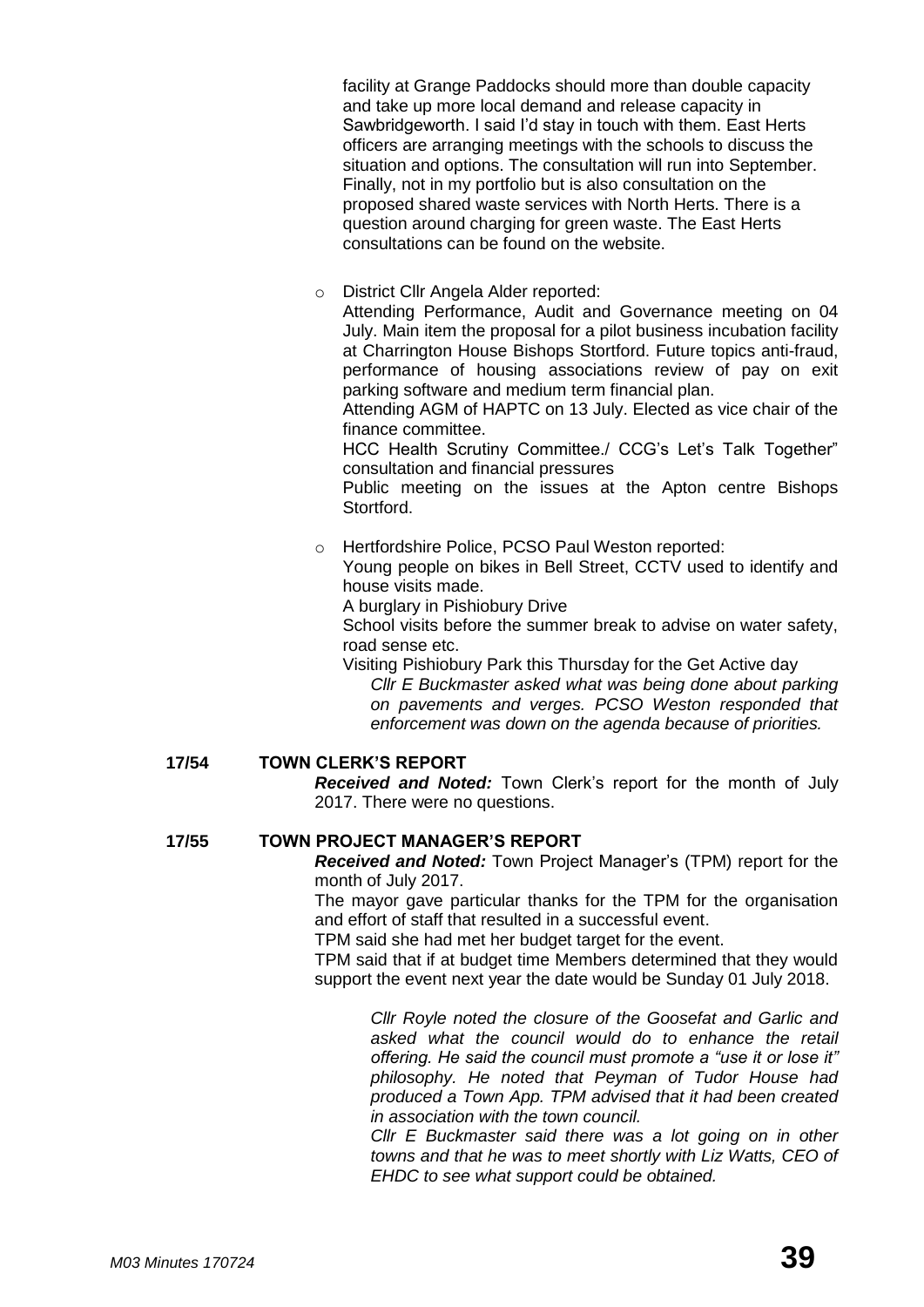#### **17/56 GRANT APPLICATIONS**

To consider Grant applications from the following:

| .1                                                          | Al's Adventures in Wasteland                                          | Support for schools<br>visits             | £500 |  |  |
|-------------------------------------------------------------|-----------------------------------------------------------------------|-------------------------------------------|------|--|--|
|                                                             | <b>Resolved:</b> To make a grant of £500.                             |                                           |      |  |  |
|                                                             | [prop Cllr Alder; secd Cllr Royle]                                    |                                           |      |  |  |
|                                                             |                                                                       |                                           |      |  |  |
| $\cdot$                                                     | Sawbo Schools Challenge                                               | <b>Printing and Publicity</b><br>material | £500 |  |  |
|                                                             | <b>Resolved:</b> To make a grant of £500.                             |                                           |      |  |  |
|                                                             | [prop Cllr Riches; secd Cllr Hall]                                    |                                           |      |  |  |
|                                                             |                                                                       |                                           |      |  |  |
| $\cdot$ 3                                                   | Sawbridgeworth Neuro                                                  | Wheelchair                                | £500 |  |  |
|                                                             | Centres                                                               | accessible pathway                        |      |  |  |
|                                                             | <b>Resolved:</b> To make a grant of £500.                             |                                           |      |  |  |
|                                                             | [prop Cllr Alder; secd Cllr Riches]                                   |                                           |      |  |  |
|                                                             |                                                                       |                                           |      |  |  |
|                                                             |                                                                       |                                           |      |  |  |
| PROPOSAL FROM HERTS CC TO CO-LOCATE SAWBRIDGEWORTH<br>17/57 |                                                                       |                                           |      |  |  |
| FIRE STATION AND SAWBRIDGEWORTH LIBRARY.                    |                                                                       |                                           |      |  |  |
|                                                             | <b>Noted:</b> The response to East Herts District Council by the Town |                                           |      |  |  |
|                                                             | Council following the feed-back received from Members                 |                                           |      |  |  |

#### **17/58 RESPONSE TO CONSULTATION ON CONTENTS OF NEW EHDC PARKING ENFORCEMENT CONTRACT**

*Noted:* The response to East Herts District Council by the Town Council following the feed-back received from Members

**17/59 CONSULTATION BY THE POLICE AND CRIME COMMISSIONER**

To consider a response by the Town Council to the proposal by the Police and Crime Commissioner to combine the management of the Hertfordshire Fire and Rescue Service with the Constabulary.

Ms Nina Vila introduced the consultation:

- This is a "Blue Light collaboration"
- KPMG had been commissioned to produce a business case
- Local MPs are all in favour of the proposal
- Hertfordshire CC are against the proposal
- After responses, proposal will be subject to independent assessment
- This is not a merger and Police and Fire Service will remain two distinct services
- The proposal is essentially a change in governance
- There will be not Cross-subsidy between the services

Cllr Royle asked what the implications would be for Sawbridgeworth? Cllr Shaw asked why does the PCC want to extend his remit when the police service is currently in chaos?

Cllr Shaw said a positive outcome would be for the services to share resources. Nina Vila said there would be a joint estate strategy.

Cllr E Buckmaster said that individual responses should be made.

Cllr Shaw disagreed and said that the council should present an opinion on such a fundamental change.